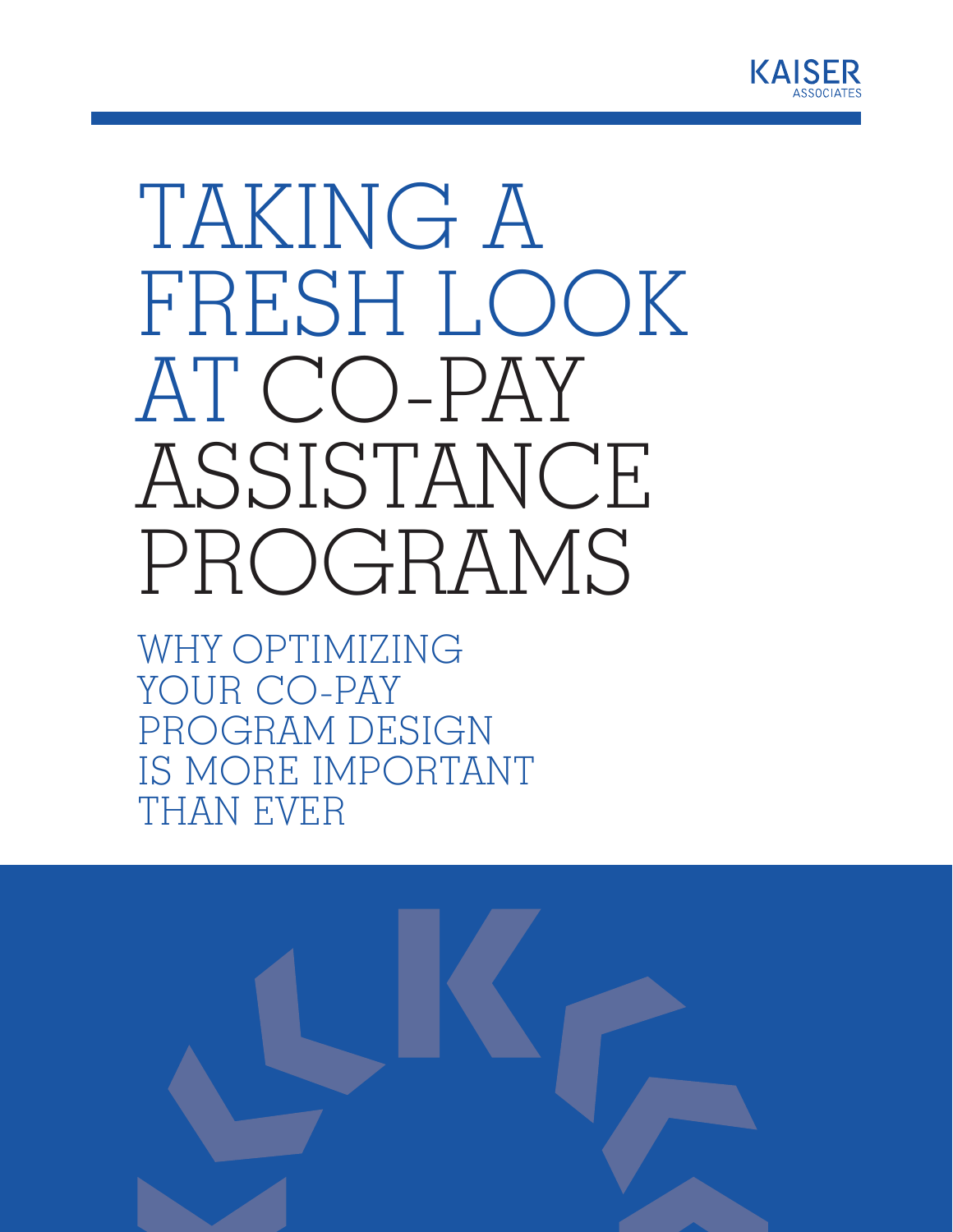With health plans tightening reimbursement policies across the board, many pharmaceutical companies are examining their or tions for increasing patient access to specialty drugs. Co-pay a board, many pharmaceutical companies are examining their options for increasing patient access to specialty drugs. Co-pay assistance programs, a longstanding tool for enhancing patient access, are becoming an increasingly critical and controversial lever. In this document, we summarize a new way of thinking about co-pay assistance, why it matters, and how to optimize these programs within your organization.

## **THE CURRENT LANDSCAPE**

The influx of high-cost specialty drugs amid a stricter reimbursement landscape is creating new challenges for specialty drug makers. More than ever, drug companies face the difficult task of enabling patient access to new treatments in an environment of tightening reimbursement policies.

In 2013, retail co-pays increased 13% for branded drugs, and 26% for specialty medications<sup>1</sup>. The latest increase is part of a larger trend that

has seen specialty drug co-pays increase 80% since 2006². The emergence of "four-tier" drug plans is contributing to this dramatic increase, as many of these plans charge patients between 10 and 40 percent of the drug cost. The average annual cost of a tier-4 biologic exceeds \$20,000 per year. The number of employers offering four-tier drug plans continues to increase, with 23% of plans now using a four-tier design *(See Figure 1).* 

The downstream effects of high out-of-pocket (OOP) costs are apparent — higher barriers to patient trial, lower compliance, and increased rates of discontinuation altogether. In a study of more than 10 million prescriptions, researchers found that patients having a co-pay of \$50 were nearly four times more likely to abandon a prescription at a pharmacy than patients paying  $$10<sup>3</sup>$ . Furthermore, physicians are considering OOP when making prescribing decisions.

**1**

## FIGURE 1: Growth in Four-Tier Health Plans, 2008 – 2013



<sup>1</sup> Source: Pharmacy Benefit Management Institute (PBMI): 2012-2013 Prescription Drug Benefit Cost and Plan Design Report

 ² Source: The Kaiser Family Foundation and HRET: Employer Health Benefits 2013 Annual Survey; PBMI: 2012-2013 Prescription Drug Benefit Cost and Plan Design Report <sup>3</sup> Source: The Epidemiology of Prescriptions Abandoned at the Pharmacy William H. Shrank, et al. 16 November 2010

© 2014 KAISER ASSOCIATES, INC. / OFFICES: CAPE TOWN / KUALA LUMPUR / LONDON / SÃO PAULO / SEATTLE / TORONTO / WASHINGTON, D.C. [KAISERASSOCIATES.COM](http://www.kaiserassociates.com)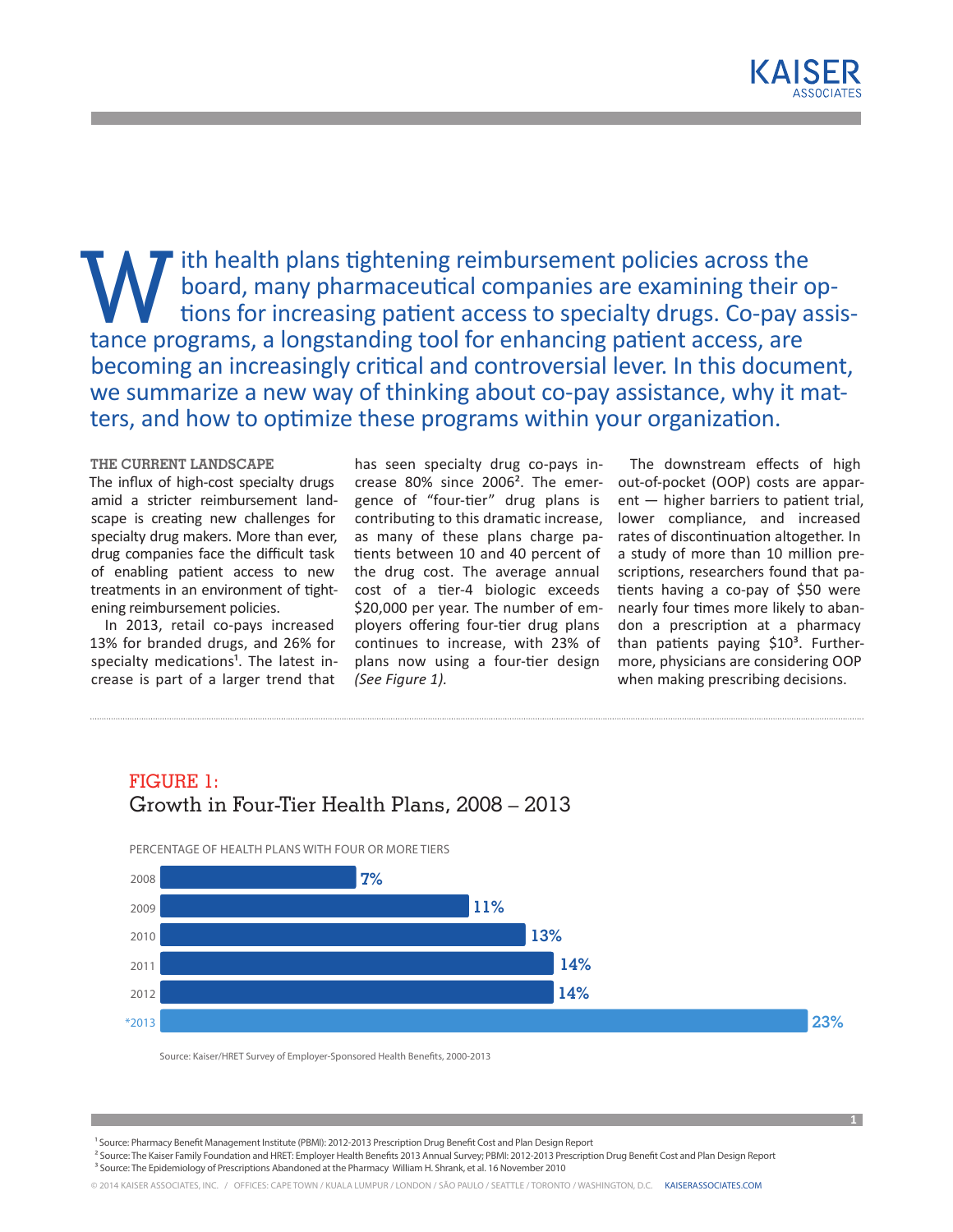## **PHARMACEUTICAL COMPANIES HAVE A NUMBER OF TOOLS AT THEIR DISPOSAL TO IMPROVE ACCESSIBILITY OF PRODUCTS THAT CARRY A HIGH PATIENT OUT-OF-POCKET COST.**

Most companies will agree that postmarket clinical or pharmacoeconomic data generation is the most-effective tool to improve patient access – but often the least feasible due to issues with cost, timing, and execution. As a result, most Marketing and Managed Markets teams rely on pricing tools such as rebates, co-pay assistance programs, and samples to improve access. Taken together, these tools can have a meaningful impact on patient access and drug revenue. When misapplied, however, they can create excessive and often unnecessary expenses and cannibalization.

Pharmaceutical companies rarely apply the same level of resources and analytical rigor to designing co-pay programs as they do to other marketing and rebate programs — but co-pay support programs are widespread and growing in number (561 in 2014, a 34% increase since 2012<sup>4</sup>). The stakes are increasing as well.

In 2011, the pharmaceutical industry spent over \$4 billion on co-payment assistance<sup>5</sup>. Co-pay assistance spending continues to increase as specialty drugs account for a higher percentage of drug costs. Amgen offers as much as \$10,000 annually to help Neulasta® chemotherapy patients access the medicine. Humira®, the world's top selling drug in 2013, with monthly costs up to \$2,500, provides copay assistance that can lower OOP expense to as little as \$5 a month for eligible patients.

Although co-pay programs have recently come under fire by Pharmacy Benefit Managers and health plans, they do not seem likely to disappear anytime soon. Federal law prevents pharmaceuti-

cal companies from giving co-pay assistance to patients insured by federal programs such as Medicare and Medicaid, but the Department of Health and Human Services (HHS) recently provided guidance that this prohibition doesn't apply to health insurance offered through the state and federal exchanges mandated by the Affordable Care Act.

Co-pay assistance programs can be a particularly valuable tool when designed appropriately. In our experience, returns on co-pay programs typically range from 2 - 5 times program costs, which is equivalent to or better than many competing marketing programs. *Due to the escalating cost and potential returns of such programs, taking a fresh look at co-pay program design is warranted.*

## **RETHINKING CO-PAY DESIGN**

Co-pay programs have traditionally followed a standard design: Pharmaceutical companies offer patients a fixed benefit amount for each course of treatment (e.g. up to a \$50 benefit per prescription). This prevailing approach works well for preferred drugs obtained through a retail pharmacy, but is insufficient for specialty drugs, injectables, and high-cost non-preferred drugs. These drugs demand a far more sophisticated approach due to the variability in patient co-pay amounts, one that optimizes the multiple possible dimensions of program design. *(See Figure 2)*

Choosing the appropriate program design requires carefully defining its role within the brand strategy, quantifying the return and sources of return, projecting actual costs, and understanding the impact on patients and physicians. The process, although analytically intensive, can lead to significant incremental revenue generation and cost savings. Next we outline five key factors to consider when optimizing a co-pay assistance program, and the associated analytical needs.

*(continued on page 4)* 

## FIGURE 2: **Dimensions of Program Design**

## **BENEFIT AMOUNT:**

The monetary value associated with the program

## **BENEFIT TERMS:**

The terms of the benefit availability (e.g., per treatment or per time period)

### **OFFER LENGTH:**

The length of time the monetary value is offered. Examples include:

- n Limited
- (e.g., patients' first year on therapy)
- Ongoing (e.g., no defined
- end-point to the benefit)
- Custom (e.g., different benefit
- amounts for different periods)

## **LOGISTICS:**

The way the patient receives the benefit. Considerations include:

- $\blacksquare$  Sign-up process
- $\blacksquare$  Requirement for realizing benefit
- $\blacksquare$  Format of program

(e.g., debit card vs. coupon) Card restrictions (e.g., restricted to use co-pay assistance or no restrictions)

## **AVAILABILITY / ELIGIBILITY:**

The extent to which there are restrictions on availability (e.g., available regionally vs. nationally)

<sup>&</sup>lt;sup>4</sup> Source: Co-Pay Offset Monitor, Zitter Health Insights

⁵ Source: Rockoff, J and Loftus, P, Branded Drugs Chalk Up a Win Under Health Law, WSJ, 3 November 2013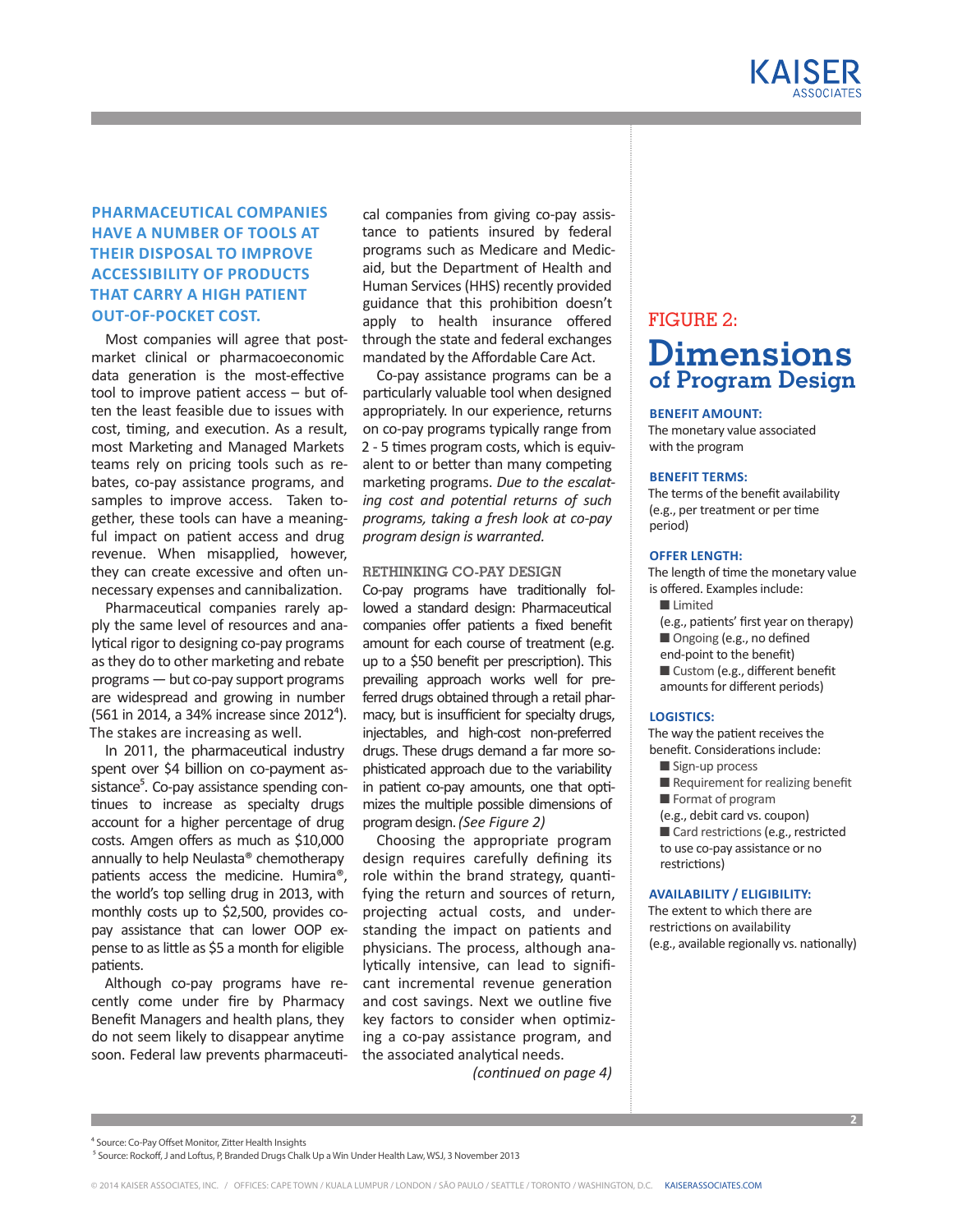

# IN PRACTICE

ecently, Kaiser Associates worked with a client to optimize its co-pay support programs across multiple therapeutic areas.

The client had conducted an initial ROI assessment of a new program design but did not have the data to fully quantify incremental program upside and opportunity costs.

## THE CLIENT:

A leading specialty pharmaceutical company.

## THE CHALLENGE:

The client was examining its approach to increasing patient access to a blockbuster injectable drug used to treat multiple FDAapproved and marketed indications. Co-pay support is a critical component of its patient access strategy, with program structure varying by card value, duration, and promotional effort depending on the indication.

### **Objectives:**

- n **Complete a more thorough analysis** to determine the optimal strategies for the co-pay support program in each indication
- n **Gain a greater understanding** of patient behavior within each patient group, and the factors that are most influential in patients' decisions to trial, continue, and discontinue the drug
- **Understand the influence** of patient OOP and the availability of co-pay support programs on physicians' decision to prescribe the company's drug rather than one of its competitors' drugs
- **E** Account for opportunity costs and conduct in-depth research to support the program funding

#### **Kaiser's Approach:**

- n **Kaiser Associates developed** and deployed quantitative surveys targeted at patients and physicians in each of the promoted indications
- **Kaiser integrated survey data** with a variety of additional inputs, including historical data around payer mix and patient OOP distribution, in order to model out expected upside (increased trial, compliance, and persistence; decreased discontinuation) and cost (opportunity cost and expected patient utilization) for the co-pay support program in each indication

#### **Results:**

Kaiser's analysis highlighted critical differences between the indications. By factoring in the unique dynamics of each indication and patient group, Kaiser Associates made customized program recommendations for each therapeutic area. Co-pay support amounts and offer duration were tailored to optimize dollar return and Kaiser identified \$8-10 million in program savings across the therapeutic areas.

- $\blacksquare$  In one indication, the drug has a clear and apparent medical benefit for a symptomatic and socially debilitating condition. For patients with this condition, out-of-pocket cost was most clearly a barrier to trial; however, once patients trialed the drug, their cost-sensitivity dropped precipitously
- **The optimal co-pay support structure** for this indication included a higher reimbursement offer for the first treatment, with the benefit expiring after the first several treatments
- By contrast, in a different indication without the same clear and obvious medical benefit, out-of-pocket cost was more of an influence on patients' decisions to discontinue after initial trial
- **The optimal co-pay support structure** for this indication included a slightly lower offer amount, but one that continued in perpetuity for as long as the patient was on the treatment.

## **Different Programs for Different Goals**

## ROI for Indication A: Highly Symptomatic



## ROI for Indication B: Asymptomatic Chronic

**Market Share Incremental** 

**Compliance**

**Incremental Persistence**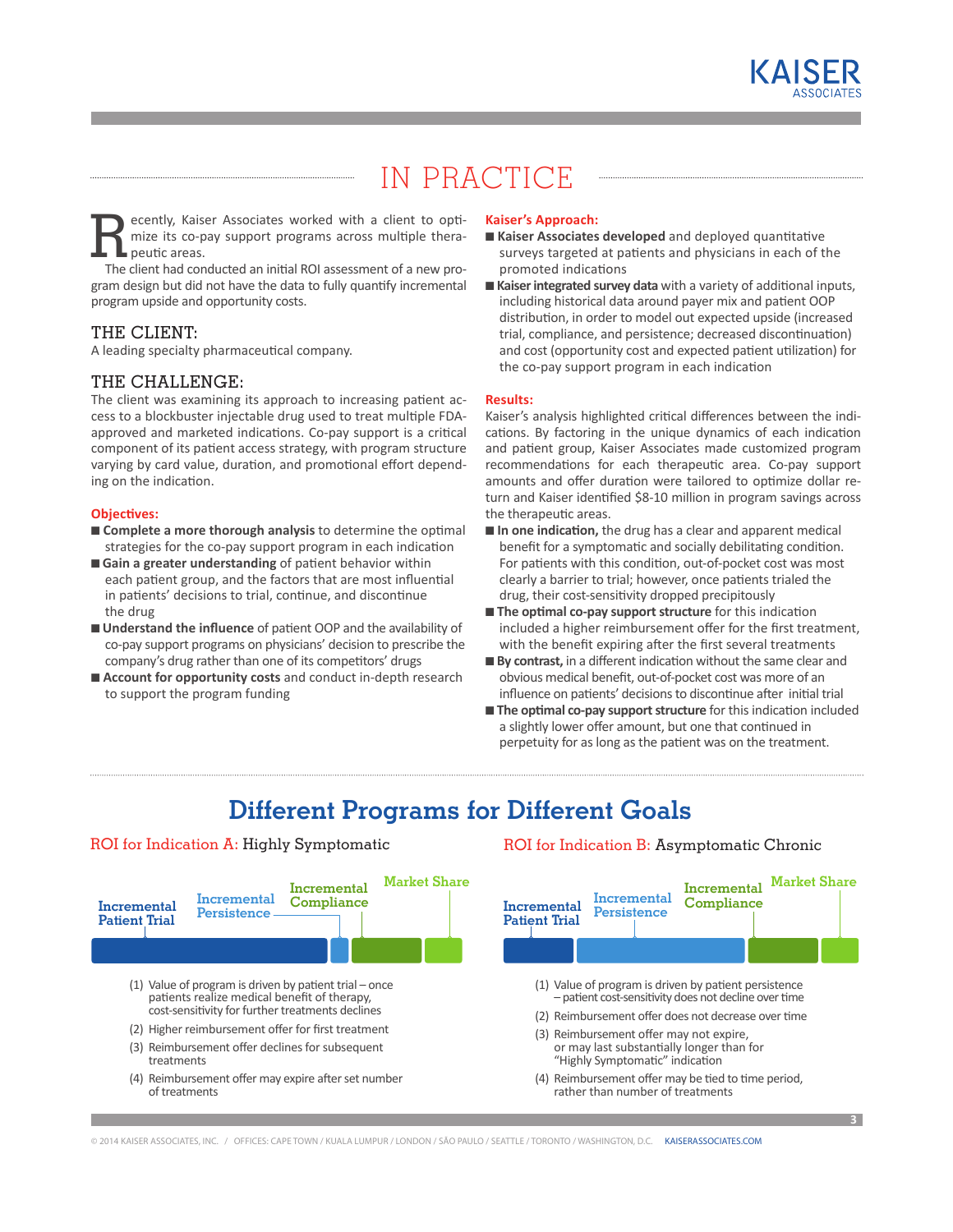KAISFR

## **CONSIDERATIONS FOR DESIGNING AN EFFECTIVE CO-PAY PROGRAM**

## **1. Defining Program Strategy and Objectives:**

Pharmaceutical companies have traditionally viewed co-pay assistance programs as tools for improving patient compliance. This approach follows the traditional model seen with consumer retail loyalty cards and rewards programs. For many drug brands, this approach is shortsighted, as the benefits to a specialty drug can extend far beyond compliance improvement. In our experience, many specialty drugs actually see greater benefit when the program is designed to increase patient trial or decrease discontinuation. For example, drugs treating highly symptomatic patients have a lower need for improving compliance as patients are happy to pay for the drug once realizing its medical benefit and impact on quality of life.

Determining the right program strategy and objectives requires an up-front assessment of the magnitude and cost of patient leakage. Some drugs lose most patients prior to first fill; other drugs lose patients during the initial trial (especially if the drug takes multiple courses to achieve efficacy); still others lose patients deep into the course of therapy (particularly drugs treating asymptomatic conditions or those with delayed side effects).

A clear articulation of program strategy, objectives and expected upside is the foundation to a strong copay program.

## **2. Measuring Patient Out-of-Pocket Sensitivity:**

Measuring and understanding patient co-pay sensitivity and its impact on trial, compliance, and discontinuation

is the most critical input to determining optimal co-pay design. Depending on the brand and disease category, out-of-pocket sensitivity can vary widely due to patient socioeconomic demographics, burden of illness, quality-of-life impact, and availability of substitutes. Furthermore, OOP sensitivity typically varies significantly based on a patient's experience with the drug. We strongly advocate for conducting quantitative market research to understand patient OOP sensitivity across three groups:

#### **n** Patients Naïve to Therapy:

How much of a barrier is cost to choosing the therapy?

- **E** Current Users: How does cost impact compliance with the prescribed regimen?
- $\blacksquare$  **Discontinued Patients:** Are out-of-pocket costs driving discontinuation?

## **3. Determining Quality of Coverage and Payer Mix:**

Specialty drugs in particular, have high variability in the quality of coverage between health plans with patient copays, co-insurance, and deductibles often widely and unevenly distributed for a given drug. As a result, obtaining an accurate understanding of patient copay and co-insurance distribution by insurance payer type is critical when designing an assistance program.

Time of year and geography are also important considerations. In regions with a dominant health plan, the drug's coverage within that plan should be factored into program availability. Drugs with natural seasonality or a higher percentage of patients with high-deductible plans may benefit from varying co-pay assistance levels throughout the year.

Payer mix is another important con-

sideration when modeling costs associated with co-pay programs. Due to restrictions on co-pay subsidies for Medicare and Medicaid patients, drugs with heavy commercial populations have larger patient bases eligible for co-pay assistance and therefore face higher cost exposure.

## **4. Acknowledging Competitive Realities**

In markets with close competition, copay programs cannot be designed in a vacuum. In cases where there are few perceived clinical differences between brands, co-pay programs can influence physician recommendation of one product over another. In these cases, we recommend modeling the expected impact of co-pay assistance on physician and staff recommendation rate. The design of competitor co-pay programs becomes an important reference point when optimizing your own co-pay program. If a competitor offers a more generous co-pay benefit than what is optimal for your product, it becomes especially important to understand share and cost trade-offs.

### **5. Weighing Budget and Opportunity Costs**

A final consideration involves weighing the optimal design against the realistic constraints of the business and opportunity costs of other programs. Companies will often face a choice between maximizing either incremental revenue or ROI from the program. In many cases, the optimal percentage ROI will be very different than the optimal dollar ROI. After evaluating the multiple dimensions of co-pay assistance design, the final step requires a careful analysis of budget and expected return on competing marketing programs.